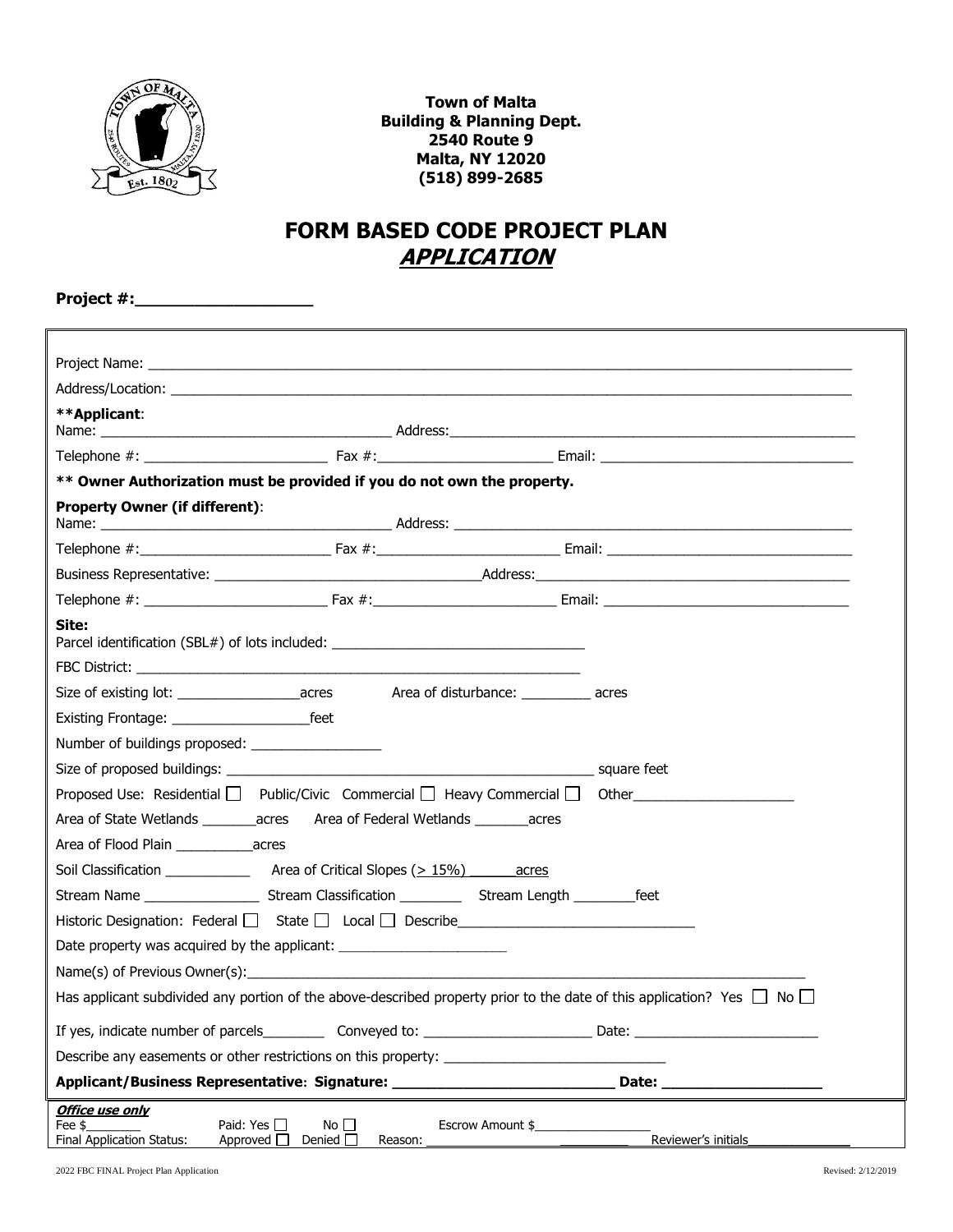### **General FBC Review Process**

- 1. Submit Pre-Application, concept plan and fees.
- 2. Pre-Application Conference with planning staff.
- 3. Completeness Review (staff reviews concept plan for completeness).
- 4. Concept plan is modified, if necessary, to meet FBC requirements.
- 5. Conceptual Review Meeting (Planning Board / Public Hearing).
- 6. Conference with planning staff.
- 7. Submit Application and Final Plan Set.
- 8. Completeness Review (staff & Town Engineer reviews final plan for completeness).
- 9. Building and Planning Coordinator Action (approval or denial).

#### **FBC Application Requirements**

- Completed FBC Project Plan Application.
- Completed FBC Final Project Plan Checklist.

Narrative describing all activities proposed for the site.

 $\Box$  All applicable fees.

 $\Box$  4 copies of the Final Project Plan, Application and Narrative in both hard copy and electronic format. (2 full size sets and 2 11x17 sets)

### **\*\*\*The Planning Department may request additional items as may be required to complete its review\*\*\***

**\*\*\*Incomplete Applications Will Not Be Accepted For Review\*\*\***

# **2022 Fee Schedule**

|                 | <b>Mitigation fees</b> |                                               |                             |                   |  |
|-----------------|------------------------|-----------------------------------------------|-----------------------------|-------------------|--|
|                 | <b>GEIS Prep.</b>      | <b>Traffic</b>                                | Recreation                  | <b>Open Space</b> |  |
| Unit of measure | <b>Traffic Trip</b>    | <b>Traffic Trip</b>                           | Residential<br>Per dwelling | Disturbed Acre    |  |
| Cost Per Unit   | \$170.00               | As determined in<br>consultation with<br>CDTC | \$1090.00                   | \$1,267.00        |  |

## *FINAL FEE***S**

Final fees are the same as preliminary fees except no additional escrow monies are necessary if the escrow has a positive balance. These fees are due upon submission of final maps to be signed by our Town Engineer and Planning Chairperson. There are no final fees for a lot line adjustment.

**NOTE:** Escrow fees are used to pay for engineering/CDTC /consultant review costs, advertising and notification costs. A positive balance must be maintained in the applicant's escrow account at all times. Failure to maintain a positive balance will delay further Board action. The Building and Planning Department maintains all escrow accounts. Any escrow money not expended will be returned to the applicant.

### *RECREATION FEES*

There will be a fee of \$1090.00 per residential building lot due upon submission of each building permit.